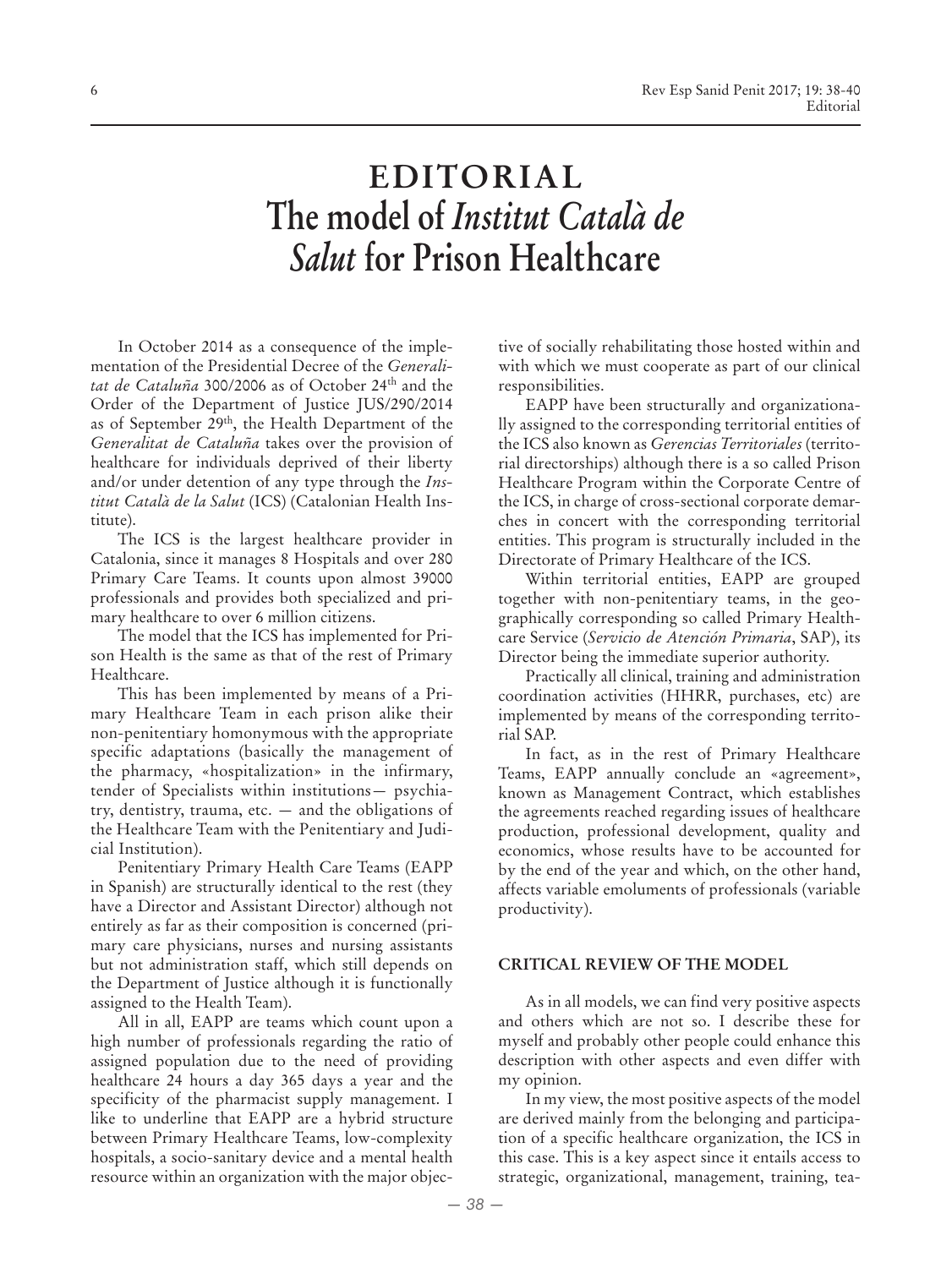ching and research elements which otherwise would not be available.

The overall positive framework can be specified, among others, through the following aspects:

— Team of professionals within a network with similar close objectives, goals and missions who share aspects regarding identity, organization management of economic and human resources, training and research.

— The existence of a specific «Management Contract» which establishes the relationship and specifies the results in terms of production, quality and economic management of the Team's activity, similar to the rest of surrounding teams, yet adapted to their own features and with their consequences on the variable economic conditions of professionals.

— ICS's participation allows for further specific training, research and professional development since it benefits from the offer of the aforementioned structure both at a territorial level and from a Corporative point of view.

— Possibilities are opened up for professionals since they can move by means of a general system of job provision, through all the organization (labor exchange, professional evaluation, provision tenders, service commissions, etc.).

— Since general rules regarding the management of human resources are applied, professionals have new advantages that they did not have before, such as the professional career or the individual and groupal incentive system.

— There are further participation possibilities both in work teams, clinical commissions, expert committees, etc and in representative and participation entities such as clinical boards and union movements.

— Proximity to management and support organs both for Direction Teams and the rest of professionals.

— Existence of accessible labor exchange and standard methods for a transparent management of leaves and substitutions.

— Existence of general frameworks for the development of organizational and clinical, quality and clinical safety management aspects within Teams with the corresponding territorial support.

— Close support for information management, clinical knowledge, teaching and research both specific and with external cooperation of other EAPs and Hospitals.

— Existence of information systems for institutional management: accessible and adaptable to the needs of each Team.

— Electronic medical record with a common structure and functionality yet with a specific structure and access according to strict patient confidentiality rules.

— Institutional support on legal issues of any kind.

— Hierarchic independence from the Direction of the Penitentiary Institution, lack of tasks other than those related with the provision of healthcare, yet with the necessary functional coordination to grant optimal overall functioning.

With regard to not-so-positive aspects, we can conclude that they derive from the local dissociation of dependencies (ICS, Justice) of Teams, the diverse territorial belonging within the ICS itself and the specificities of EAPP which differ from the rest of Primary Health care teams in the ICS. I want to believe that these issues are always a source of opportunity if conveniently identified and managed.

This can be specified, among others, through the following aspects:

— Potential lack of standardization of criteria, procedures and objectives between the EAPP and the Penitentiary Institution.

— Potential differences in the development, management and implementation between different EAPP due to their territorial assignment.

— EAPP are at risk of being considered marginal within their territorial authority due to their size and specificity.

— Loss of certain management autonomy for the benefit of the territorial functioning which is not always capable of identifying the specific needs of the population targeted and the specific Penitentiary Healthcare Team (pharmacy, knowledge, etc.).

#### **EFFECT ON PATIENTS**

Can this model affect patients assisted by Penitentiary Healthcare Teams? The answer is yes, and moreover, it does so in a positive way. Patients still receive top quality healthcare but with the new model they will have (in fact they already do) the possibilities that *Catsalut* creates for the population whose health is in charge of. We have to mention several community health programs, access to new provisions and new services for the identified needs (including Mental Health), an improved management of clinical information (common medical record) and the standardization of intra-and extra-penitentiary healthcare through the creation of the corresponding Individual Health Card. Patients are included in the